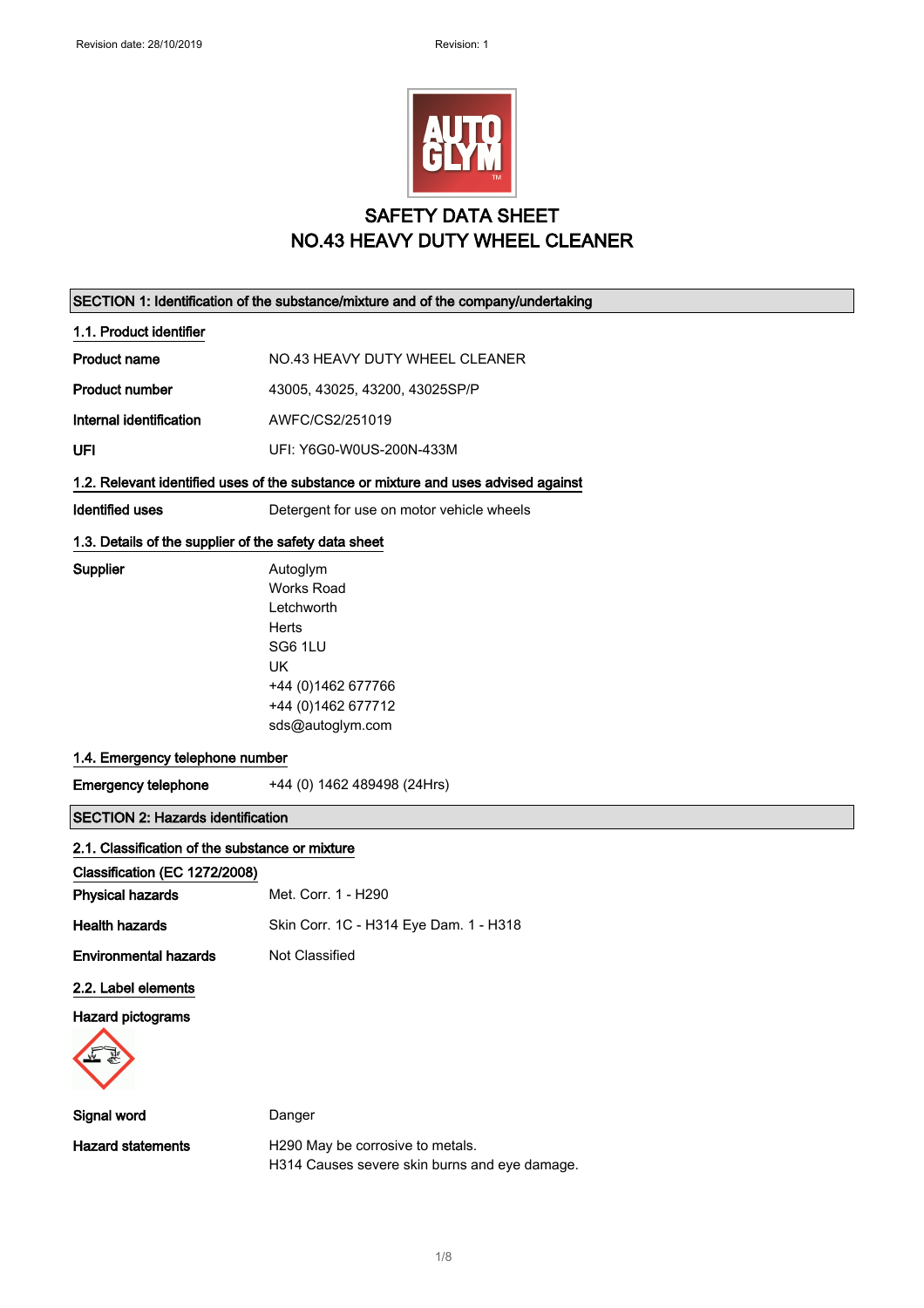| <b>Precautionary statements</b>           | P260 Do not breathe vapour/ spray.<br>P280 Wear protective gloves/ protective clothing/ eye protection/ face protection.<br>P301+P330+P331 IF SWALLOWED: Rinse mouth. Do NOT induce vomiting.<br>P303+P361+P353 IF ON SKIN (or hair): Take off immediately all contaminated clothing.<br>Rinse skin with water or shower.<br>P305+P351+P338 IF IN EYES: Rinse cautiously with water for several minutes. Remove<br>contact lenses, if present and easy to do. Continue rinsing.<br>P310 Immediately call a POISON CENTER/ doctor. |
|-------------------------------------------|-----------------------------------------------------------------------------------------------------------------------------------------------------------------------------------------------------------------------------------------------------------------------------------------------------------------------------------------------------------------------------------------------------------------------------------------------------------------------------------------------------------------------------------|
| Contains                                  | Potassium Hydroxide, 1-Propanaminium, 3-amino-N-(carboxymethyl)-N,N-dimethyl-, N-coco<br>acyl derivs., hydroxides, inner salts, Disodium Metasilicate Pentahydrate, Amides, C8-18<br>(even numbered) and C18-unsatd., N, N-bis (hydroxyethyl)                                                                                                                                                                                                                                                                                     |
| Detergent labelling                       | < 5% amphoteric surfactants, < 5% non-ionic surfactants                                                                                                                                                                                                                                                                                                                                                                                                                                                                           |
| Supplementary precautionary<br>statements | P501 Dispose of contents/ container in accordance with national regulations.                                                                                                                                                                                                                                                                                                                                                                                                                                                      |

# 2.3. Other hazards

SECTION 3: Composition/information on ingredients

| 1-Propanaminium, 3-amino-N-(carboxymethyl)-N,N-dimethyl-<br>, N-coco acyl derivs., hydroxides, inner salts |                      | $1 - 5%$                                             |          |
|------------------------------------------------------------------------------------------------------------|----------------------|------------------------------------------------------|----------|
| $CAS$ number: $-$                                                                                          | EC number: 931-296-8 | REACH registration number: 01-<br>2119488533-30-XXXX |          |
| Classification<br>Eye Dam. 1 - H318<br>Aquatic Chronic 3 - H412                                            |                      |                                                      |          |
| Potassium Hydroxide                                                                                        |                      |                                                      | $1 - 5%$ |
| CAS number: 1310-58-3                                                                                      | EC number: 215-181-3 | REACH registration number: 01-<br>2119487136-33-XXXX |          |
| Classification<br>Acute Tox. 4 - H302<br>Skin Corr. 1A - H314<br>Eye Dam. 1 - H318                         |                      |                                                      |          |
| Disodium Metasilicate Pentahydrate                                                                         |                      |                                                      | $1 - 5%$ |
| CAS number: 6834-92-0                                                                                      | EC number: 229-912-9 | REACH registration number: 01-<br>2119449811-37-XXXX |          |
| Classification<br>Skin Corr. 1B - H314<br>Eye Dam. 1 - H318<br><b>STOT SE 3 - H335</b>                     |                      |                                                      |          |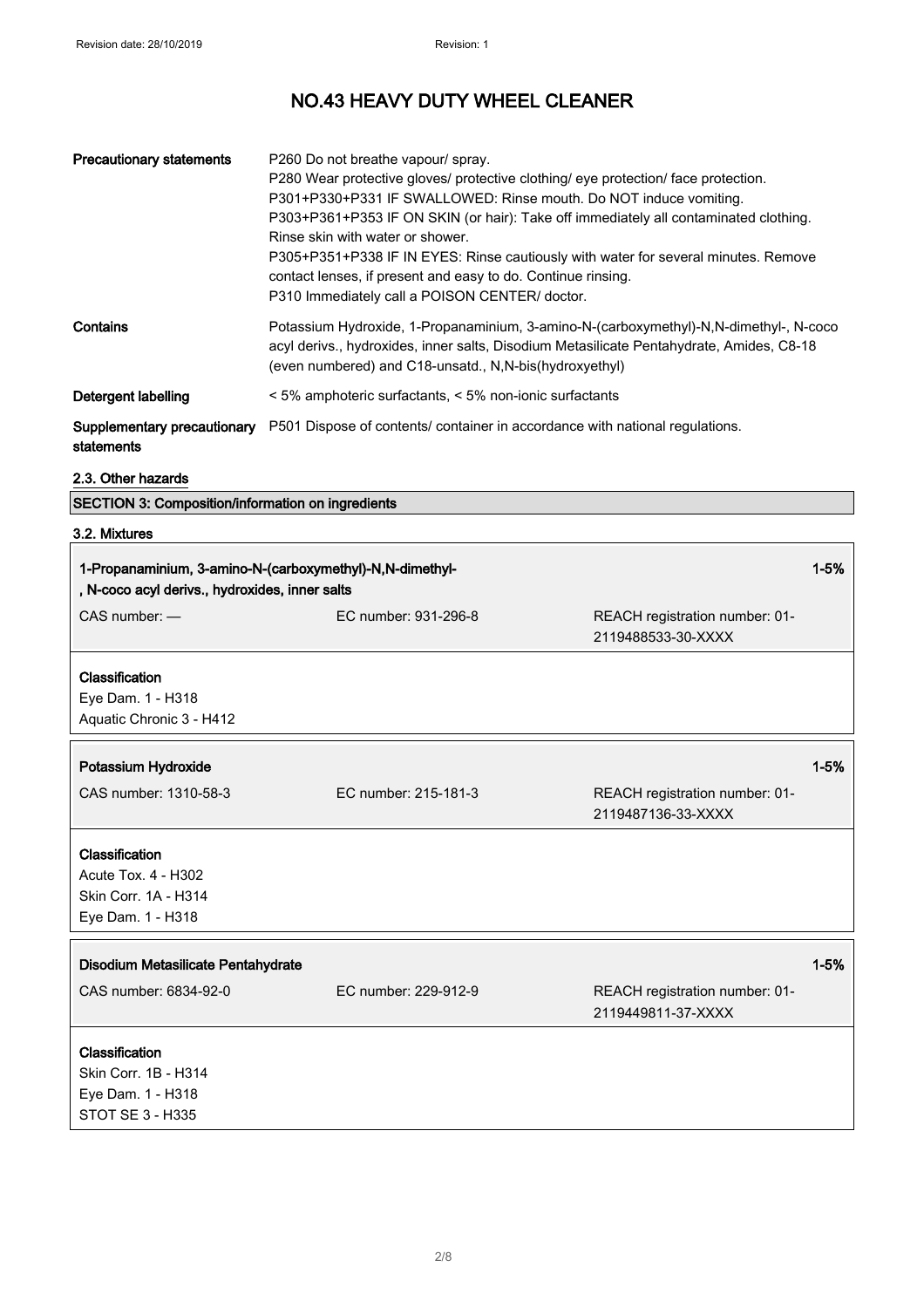| $1 - 5%$<br>Amides, C8-18 (even numbered) and C18-unsatd., N,N-<br>bis(hydroxyethyl) |                                                                                                                                                                                                                            |                                                      |
|--------------------------------------------------------------------------------------|----------------------------------------------------------------------------------------------------------------------------------------------------------------------------------------------------------------------------|------------------------------------------------------|
| CAS number: 68155-07-7                                                               | EC number: 931-329-6                                                                                                                                                                                                       | REACH registration number: 01-<br>2119490100-53-XXXX |
| Classification<br>Skin Irrit. 2 - H315<br>Eye Dam. 1 - H318                          |                                                                                                                                                                                                                            |                                                      |
|                                                                                      | The full text for all hazard statements is displayed in Section 16.                                                                                                                                                        |                                                      |
| <b>SECTION 4: First aid measures</b>                                                 |                                                                                                                                                                                                                            |                                                      |
| 4.1. Description of first aid measures                                               |                                                                                                                                                                                                                            |                                                      |
| Inhalation                                                                           | Move affected person to fresh air and keep warm and at rest in a position comfortable for<br>breathing.                                                                                                                    |                                                      |
| Ingestion                                                                            | IF SWALLOWED: Do not induce vomiting. Rinse mouth thoroughly with water. Give plenty of<br>water to drink. Get medical attention.                                                                                          |                                                      |
| <b>Skin contact</b>                                                                  | After contact with skin, take off immediately all contaminated clothing, and wash immediately<br>with plenty of water. Get medical attention if irritation persists after washing.                                         |                                                      |
| Eye contact                                                                          | Rinse immediately with plenty of water. Remove contact lenses, if present and easy to do.<br>Continue rinsing. Continue to rinse for at least 15 minutes and get medical attention.                                        |                                                      |
|                                                                                      | 4.2. Most important symptoms and effects, both acute and delayed                                                                                                                                                           |                                                      |
| <b>Inhalation</b>                                                                    | Corrosive to the respiratory tract. May cause coughing and difficulties in breathing.<br>Congestion of the lungs may occur, producing severe shortness of breath. Coughing, chest<br>tightness, feeling of chest pressure. |                                                      |
| Ingestion                                                                            | Causes burns. Burning sensation in mouth. Ingestion may cause severe irritation of the<br>mouth, the oesophagus and the gastrointestinal tract.                                                                            |                                                      |
| <b>Skin contact</b>                                                                  | This product is corrosive. Severe skin irritation.                                                                                                                                                                         |                                                      |
| Eye contact                                                                          | This product is corrosive. May cause chemical eye burns. May cause serious eye damage.<br>Profuse watering of the eyes.                                                                                                    |                                                      |
|                                                                                      | 4.3. Indication of any immediate medical attention and special treatment needed                                                                                                                                            |                                                      |
| <b>SECTION 5: Firefighting measures</b>                                              |                                                                                                                                                                                                                            |                                                      |
| 5.1. Extinguishing media                                                             |                                                                                                                                                                                                                            |                                                      |
| Suitable extinguishing media                                                         | Use fire-extinguishing media suitable for the surrounding fire.                                                                                                                                                            |                                                      |
| Unsuitable extinguishing<br>media                                                    | None known.                                                                                                                                                                                                                |                                                      |
| 5.2. Special hazards arising from the substance or mixture                           |                                                                                                                                                                                                                            |                                                      |
| Specific hazards                                                                     | The product is not flammable.                                                                                                                                                                                              |                                                      |
| <b>Hazardous combustion</b><br>products                                              | Thermal decomposition or combustion products may include the following substances:<br>Hydrogen chloride (HCI). Phosgene (COCI2).                                                                                           |                                                      |
| 5.3. Advice for firefighters                                                         |                                                                                                                                                                                                                            |                                                      |
| Protective actions during<br>firefighting                                            | No specific firefighting precautions known.                                                                                                                                                                                |                                                      |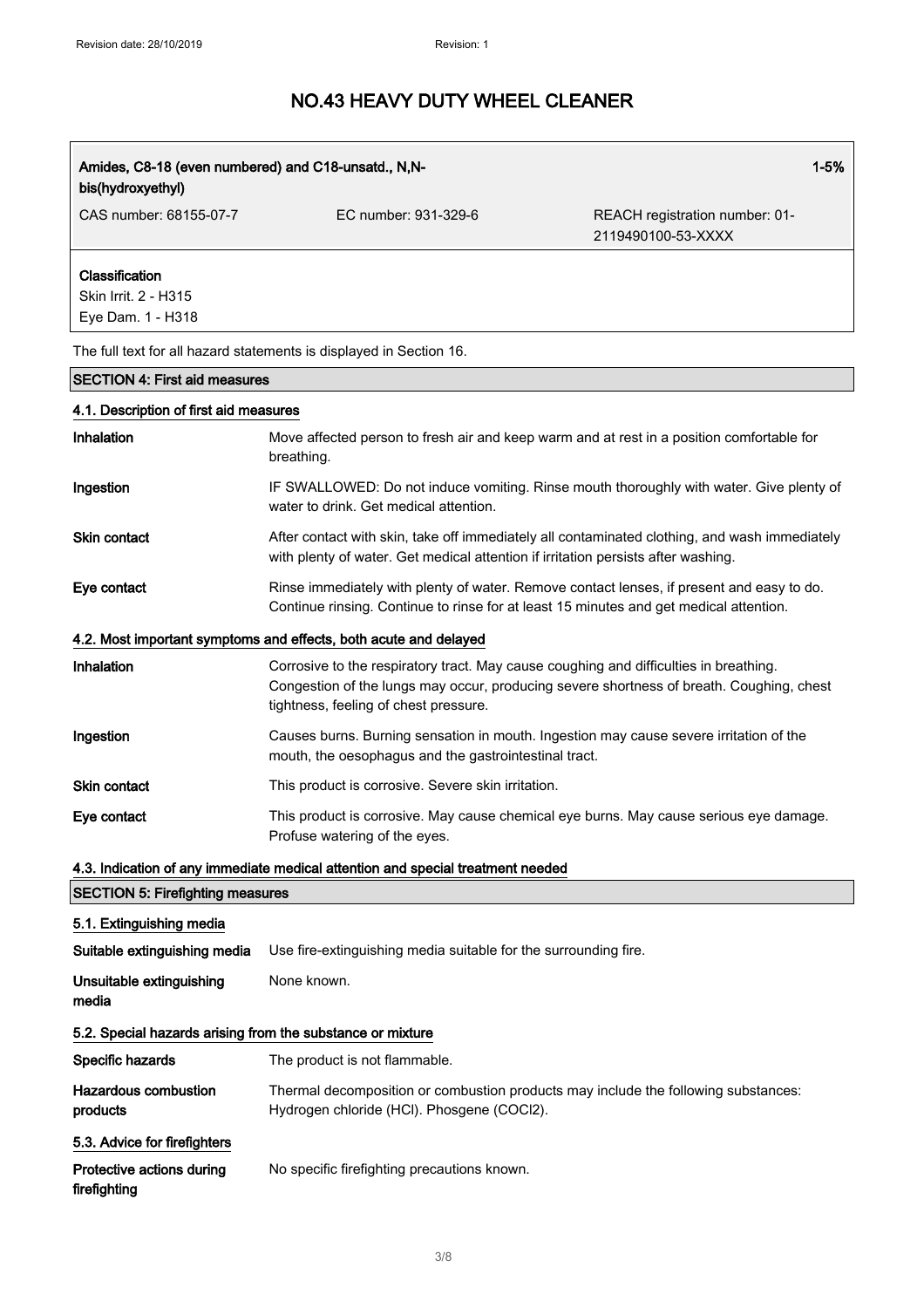Special protective equipment Use protective equipment appropriate for surrounding materials. for firefighters

| <b>SECTION 6: Accidental release measures</b>                                                                                                                                       |                                                                                                                                                                                                                                                   |  |
|-------------------------------------------------------------------------------------------------------------------------------------------------------------------------------------|---------------------------------------------------------------------------------------------------------------------------------------------------------------------------------------------------------------------------------------------------|--|
|                                                                                                                                                                                     | 6.1. Personal precautions, protective equipment and emergency procedures                                                                                                                                                                          |  |
| <b>Personal precautions</b>                                                                                                                                                         | Wear protective clothing as described in Section 8 of this safety data sheet.                                                                                                                                                                     |  |
| 6.2. Environmental precautions                                                                                                                                                      |                                                                                                                                                                                                                                                   |  |
| <b>Environmental precautions</b>                                                                                                                                                    | The product is not expected to be hazardous to the environment. The product is<br>biodegradable but it must not be discharged into drains without permission from the<br>authorities.                                                             |  |
|                                                                                                                                                                                     | 6.3. Methods and material for containment and cleaning up                                                                                                                                                                                         |  |
| Methods for cleaning up                                                                                                                                                             | Take care as floors and other surfaces may become slippery. Absorb spillage with sand or<br>other inert absorbent. Dispose of waste to licensed waste disposal site in accordance with the<br>requirements of the local Waste Disposal Authority. |  |
| 6.4. Reference to other sections                                                                                                                                                    |                                                                                                                                                                                                                                                   |  |
| Reference to other sections                                                                                                                                                         | For personal protection, see Section 8.                                                                                                                                                                                                           |  |
| <b>SECTION 7: Handling and storage</b>                                                                                                                                              |                                                                                                                                                                                                                                                   |  |
| 7.1. Precautions for safe handling                                                                                                                                                  |                                                                                                                                                                                                                                                   |  |
| <b>Usage precautions</b>                                                                                                                                                            | Read label before use. For personal protection, see Section 8. Do not breathe mist. Use only<br>in well-ventilated areas.                                                                                                                         |  |
| Advice on general<br>occupational hygiene                                                                                                                                           | Do not eat, drink or smoke when using this product. Provide eyewash station. Wash hands<br>thoroughly after handling.                                                                                                                             |  |
|                                                                                                                                                                                     | 7.2. Conditions for safe storage, including any incompatibilities                                                                                                                                                                                 |  |
| <b>Storage precautions</b>                                                                                                                                                          | Store in a cool and well-ventilated place. Store in a closed container.                                                                                                                                                                           |  |
| Storage class                                                                                                                                                                       | Corrosive storage.                                                                                                                                                                                                                                |  |
| 7.3. Specific end use(s)                                                                                                                                                            |                                                                                                                                                                                                                                                   |  |
| <b>SECTION 8: Exposure controls/Personal protection</b>                                                                                                                             |                                                                                                                                                                                                                                                   |  |
| 8.1. Control parameters<br>Occupational exposure limits<br>Potassium Hydroxide<br>Short-term exposure limit (15-minute): WEL 2 mg/m <sup>3</sup><br>WEL = Workplace Exposure Limit. |                                                                                                                                                                                                                                                   |  |
| 8.2. Exposure controls                                                                                                                                                              |                                                                                                                                                                                                                                                   |  |
| Protective equipment                                                                                                                                                                |                                                                                                                                                                                                                                                   |  |
| Appropriate engineering<br>controls                                                                                                                                                 | Provide adequate ventilation.                                                                                                                                                                                                                     |  |
| Eye/face protection                                                                                                                                                                 | Wear eye protection.                                                                                                                                                                                                                              |  |
| Hand protection                                                                                                                                                                     | For exposure up to 8 hours, wear gloves made of the following material: Nitrile rubber. The<br>breakthrough time for any glove material may be different for different glove manufacturers.                                                       |  |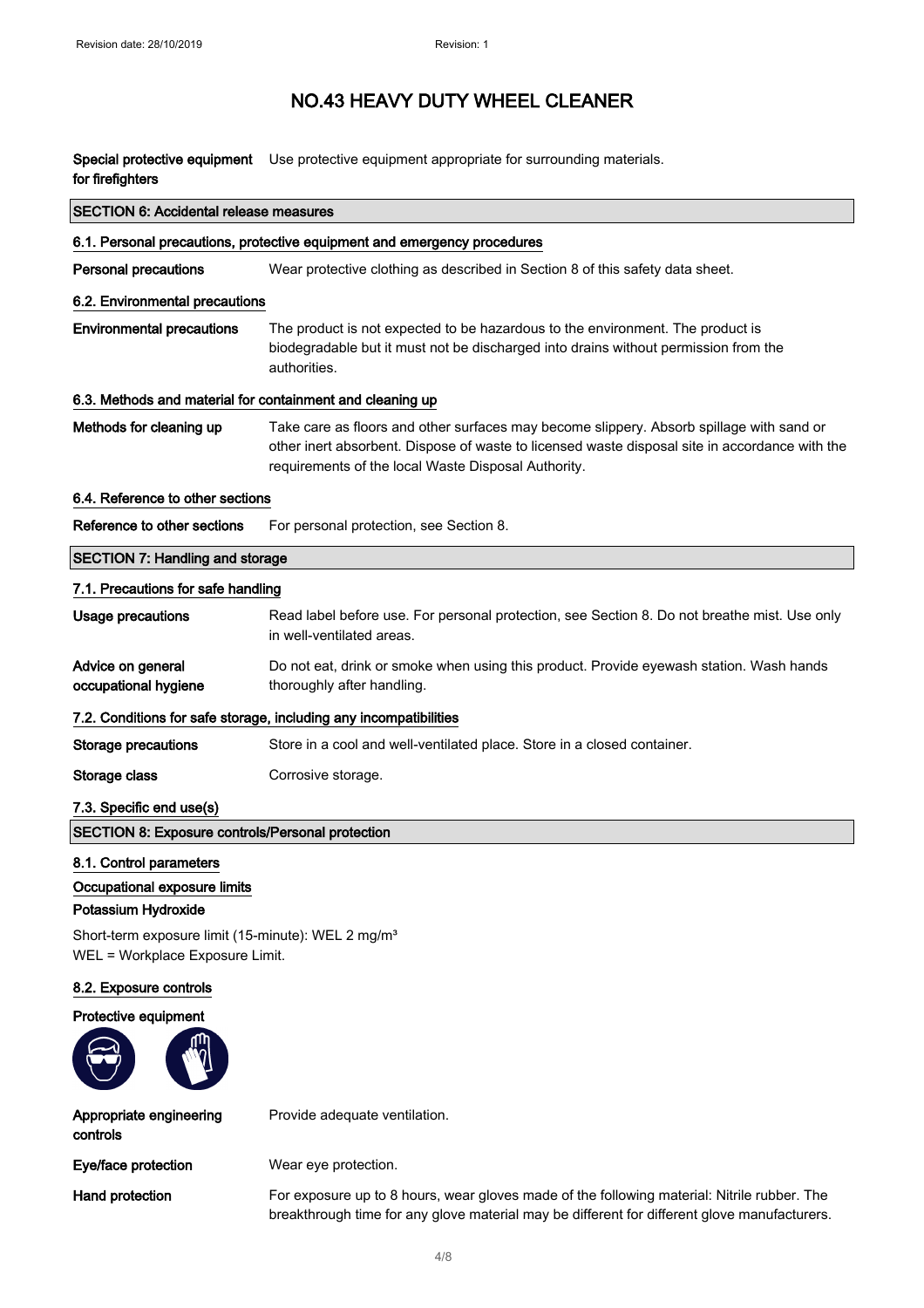| Other skin and body<br>protection                          | Wear protective clothing.                                                                                                                   |  |
|------------------------------------------------------------|---------------------------------------------------------------------------------------------------------------------------------------------|--|
| <b>Respiratory protection</b>                              | If ventilation is inadequate, suitable respiratory protection must be worn.                                                                 |  |
| <b>SECTION 9: Physical and chemical properties</b>         |                                                                                                                                             |  |
| 9.1. Information on basic physical and chemical properties |                                                                                                                                             |  |
| Appearance                                                 | Clear liquid.                                                                                                                               |  |
| Colour                                                     | Blue.                                                                                                                                       |  |
| Odour                                                      | Characteristic.                                                                                                                             |  |
| pH                                                         | pH (concentrated solution): >13                                                                                                             |  |
| <b>Melting point</b>                                       | No information available.                                                                                                                   |  |
| Initial boiling point and range                            | $100^{\circ}$ C                                                                                                                             |  |
| Flash point                                                | Not applicable.                                                                                                                             |  |
| <b>Evaporation rate</b>                                    | No information available.                                                                                                                   |  |
| Upper/lower flammability or<br>explosive limits            | Not applicable.                                                                                                                             |  |
| Vapour pressure                                            | No information available.                                                                                                                   |  |
| Vapour density                                             | No information available.                                                                                                                   |  |
| <b>Relative density</b>                                    | ~1.1                                                                                                                                        |  |
| Solubility(ies)                                            | Completely soluble in water.                                                                                                                |  |
| <b>Partition coefficient</b>                               | No information available.                                                                                                                   |  |
| Auto-ignition temperature                                  | Not applicable.                                                                                                                             |  |
| 9.2. Other information                                     |                                                                                                                                             |  |
| <b>SECTION 10: Stability and reactivity</b>                |                                                                                                                                             |  |
| 10.1. Reactivity                                           |                                                                                                                                             |  |
| Reactivity                                                 | The reactivity data for this product will be typical of those for the following class of materials:<br>Mineral acids. Oxidising agents.     |  |
| 10.2. Chemical stability                                   |                                                                                                                                             |  |
| <b>Stability</b>                                           | Stable at normal ambient temperatures and when used as recommended.                                                                         |  |
| 10.3. Possibility of hazardous reactions                   |                                                                                                                                             |  |
| Possibility of hazardous<br>reactions                      | The following materials may react with the product: Strong acids.                                                                           |  |
| 10.4. Conditions to avoid                                  |                                                                                                                                             |  |
| Conditions to avoid                                        | Avoid heat.                                                                                                                                 |  |
| 10.5. Incompatible materials                               |                                                                                                                                             |  |
| Materials to avoid                                         | Avoid contact with the following materials: Strong oxidising agents. Strong acids.                                                          |  |
| 10.6. Hazardous decomposition products                     |                                                                                                                                             |  |
| Hazardous decomposition<br>products                        | Thermal decomposition or combustion products may include the following substances: Oxides<br>of the following substances: Carbon. Nitrogen. |  |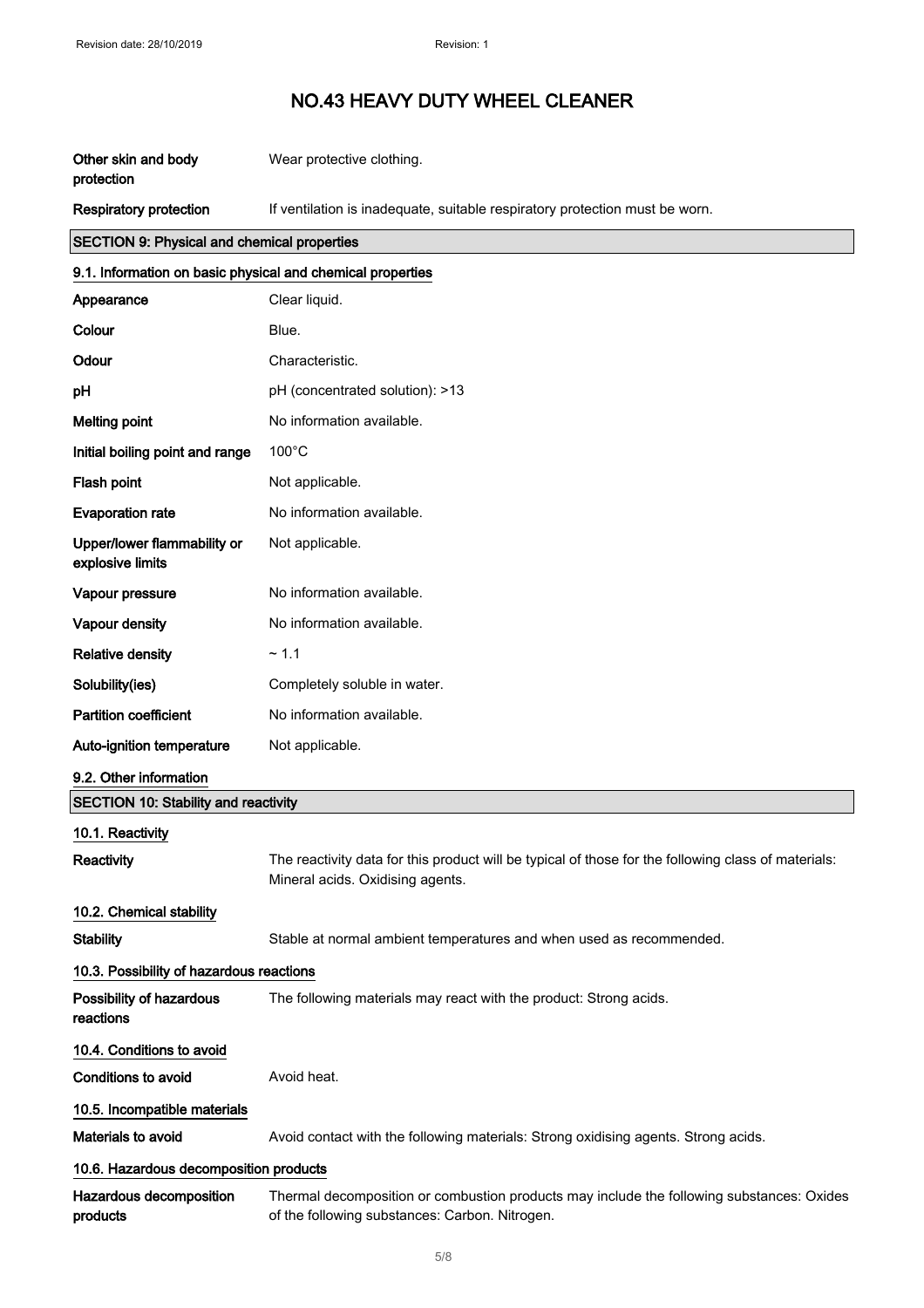| <b>SECTION 11: Toxicological information</b> |                                                                                                   |  |
|----------------------------------------------|---------------------------------------------------------------------------------------------------|--|
| 11.1. Information on toxicological effects   |                                                                                                   |  |
| Acute toxicity - oral                        |                                                                                                   |  |
| ATE oral (mg/kg)                             | 12,500.0                                                                                          |  |
| Skin corrosion/irritation                    |                                                                                                   |  |
| Human skin model test                        | Corrosive to skin.                                                                                |  |
| Serious eye damage/irritation                |                                                                                                   |  |
| Serious eye damage/irritation                | Corrosivity to eyes is assumed.                                                                   |  |
| <b>SECTION 12: Ecological information</b>    |                                                                                                   |  |
| 12.1. Toxicity                               |                                                                                                   |  |
| <b>Toxicity</b>                              | The product is not expected to be hazardous to the environment.                                   |  |
| 12.2. Persistence and degradability          |                                                                                                   |  |
|                                              | Persistence and degradability The product is readily biodegradable.                               |  |
| Phototransformation                          | Not known.                                                                                        |  |
| Stability (hydrolysis)                       | Not known.                                                                                        |  |
| Biodegradation                               | Expected to be readily biodegradable.                                                             |  |
| Biological oxygen demand                     | Not determined.                                                                                   |  |
| Chemical oxygen demand                       | Not determined.                                                                                   |  |
| 12.3. Bioaccumulative potential              |                                                                                                   |  |
| <b>Partition coefficient</b>                 | No information available.                                                                         |  |
| 12.4. Mobility in soil                       |                                                                                                   |  |
| 12.5. Results of PBT and vPvB assessment     |                                                                                                   |  |
| 12.6. Other adverse effects                  |                                                                                                   |  |
| <b>SECTION 13: Disposal considerations</b>   |                                                                                                   |  |
| 13.1. Waste treatment methods                |                                                                                                   |  |
| <b>Disposal methods</b>                      | Dispose of waste product or used containers in accordance with local regulations                  |  |
| <b>SECTION 14: Transport information</b>     |                                                                                                   |  |
| 14.1. UN number                              |                                                                                                   |  |
| UN No. (ADR/RID)                             | 1760                                                                                              |  |
| UN No. (IMDG)                                | 1760                                                                                              |  |
| UN No. (ICAO)                                | 1760                                                                                              |  |
| UN No. (ADN)                                 | 1760                                                                                              |  |
| 14.2. UN proper shipping name                |                                                                                                   |  |
| Proper shipping name<br>(ADR/RID)            | CORROSIVE LIQUID, N.O.S. (Potassium Hydroxide, Disodium Metasilicate)                             |  |
|                                              | Proper shipping name (IMDG) CORROSIVE LIQUID, N.O.S. (Potassium Hydroxide, Disodium Metasilicate) |  |
|                                              | Proper shipping name (ICAO) CORROSIVE LIQUID, N.O.S. (Potassium Hydroxide, Disodium Metasilicate) |  |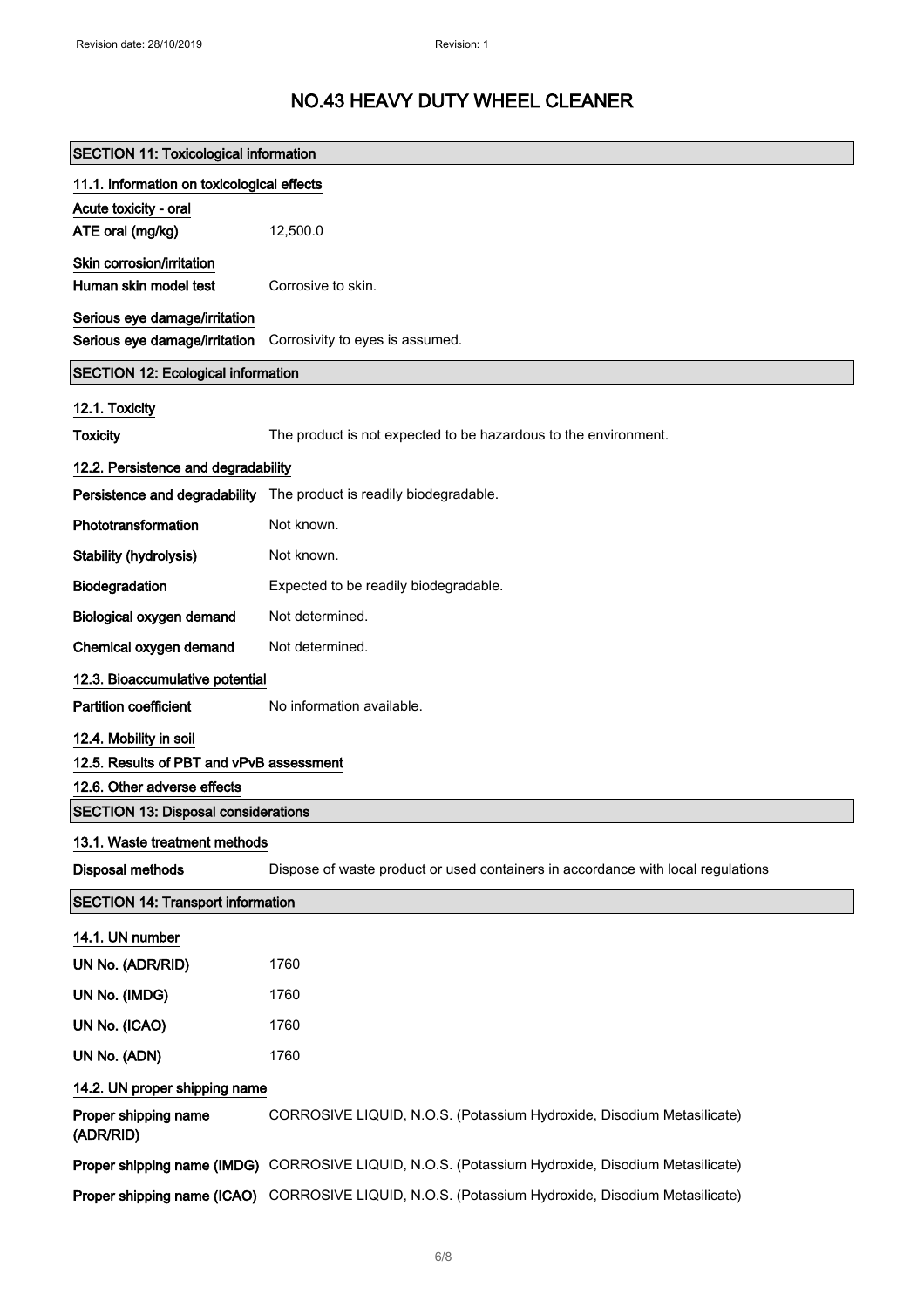Proper shipping name (ADN) CORROSIVE LIQUID, N.O.S. (Potassium Hydroxide, Disodium Metasilicate)

| 14.3. Transport hazard class(es) |    |
|----------------------------------|----|
| <b>ADR/RID class</b>             | 8  |
| ADR/RID classification code      | С9 |
| ADR/RID label                    | 8  |
| <b>IMDG class</b>                | 8  |
| ICAO class/division              | 8  |
| ADN class                        | 8  |
|                                  |    |

### Transport labels



| 14.4. Packing group   |   |  |
|-----------------------|---|--|
| ADR/RID packing group | Ш |  |
| IMDG packing group    | Ш |  |
| ICAO packing group    | Ш |  |
| ADN packing group     | Ш |  |
|                       |   |  |

### 14.5. Environmental hazards

### Environmentally hazardous substance/marine pollutant No.

| 14.6. Special precautions for user               |          |
|--------------------------------------------------|----------|
| EmS                                              | F-A. S-B |
| ADR transport category                           | 3        |
| <b>Emergency Action Code</b>                     | 2X       |
| <b>Hazard Identification Number</b><br>(ADR/RID) | 80       |
| Tunnel restriction code                          | (E)      |

### 14.7. Transport in bulk according to Annex II of MARPOL and the IBC Code

Transport in bulk according to Not applicable. Annex II of MARPOL 73/78 and the IBC Code

### SECTION 15: Regulatory information

### 15.1. Safety, health and environmental regulations/legislation specific for the substance or mixture

| EU legislation | Regulation (EC) No 1272/2008 of the European Parliament and of the Council of 16        |
|----------------|-----------------------------------------------------------------------------------------|
|                | December 2008 on classification, labelling and packaging of substances and mixtures (as |
|                | amended).                                                                               |
|                | Regulation (EC) No 648/2004 of the European Parliament and of the Council of 31 March   |
|                | 2004 on detergents (as amended).                                                        |

#### 15.2. Chemical safety assessment